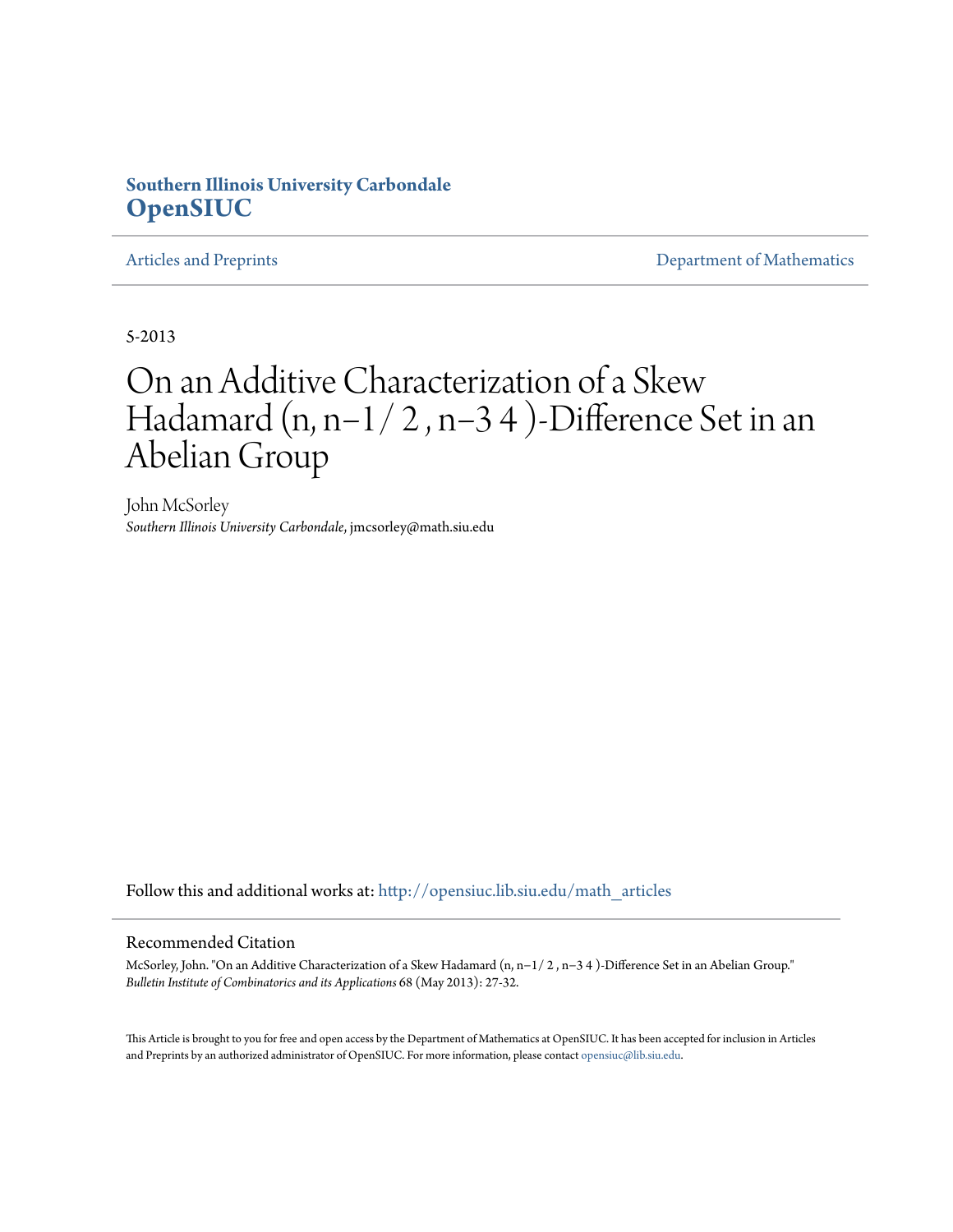### On an Additive Characterization of a Skew Hadamard  $(n, \frac{n-1}{2}, \frac{n-3}{4})$  $\frac{-3}{4}$ )-Difference Set in an Abelian Group

John P. McSorley Department of Mathematics Mailcode 4408 Southern Illinois University Carbondale. IL 62901-4408 mcsorley60@hotmail.com

#### Abstract

We give a combinatorial proof of an additive characterization of a skew Hadamard  $(n, \frac{n-1}{2}, \frac{n-3}{4})$ -difference set in an abelian group G. This research was motivated by the  $p = 4k + 3$  case of Theorem 2.2 of Monico and Elia [4] concerning an additive characterization of quadratic residues in  $\mathbb{Z}_p$ . We then use the known classification of skew  $(n, \frac{n-1}{2}, \frac{n-3}{4})$ -difference sets in  $\mathbb{Z}_n$  to give a result for integers  $n = 4k + 3$  that strengthens and provides an alternative proof of the  $p = 4k + 3$  case of Theorem 2.2 of [4].

Keywords: abelian group; difference set; skew; Hadamard; additive characterization; quadratic residues

## 1 Introduction: difference sets in G and an additive characterization of Q in  $\mathbb{Z}_p$

Let  $G$  be an abelian group of order  $n$  written additively, with identity  $0$ , and let  $G^* = G \setminus \{0\}$ . Let  $\mathbb{Z}_n$  denote the integers modulo n. For most of this paper *n* will be an integer of the form  $n = 4k + 3$ , with  $k \ge 1$ . We also use  $[n] = \{1, 2, \ldots, n\}.$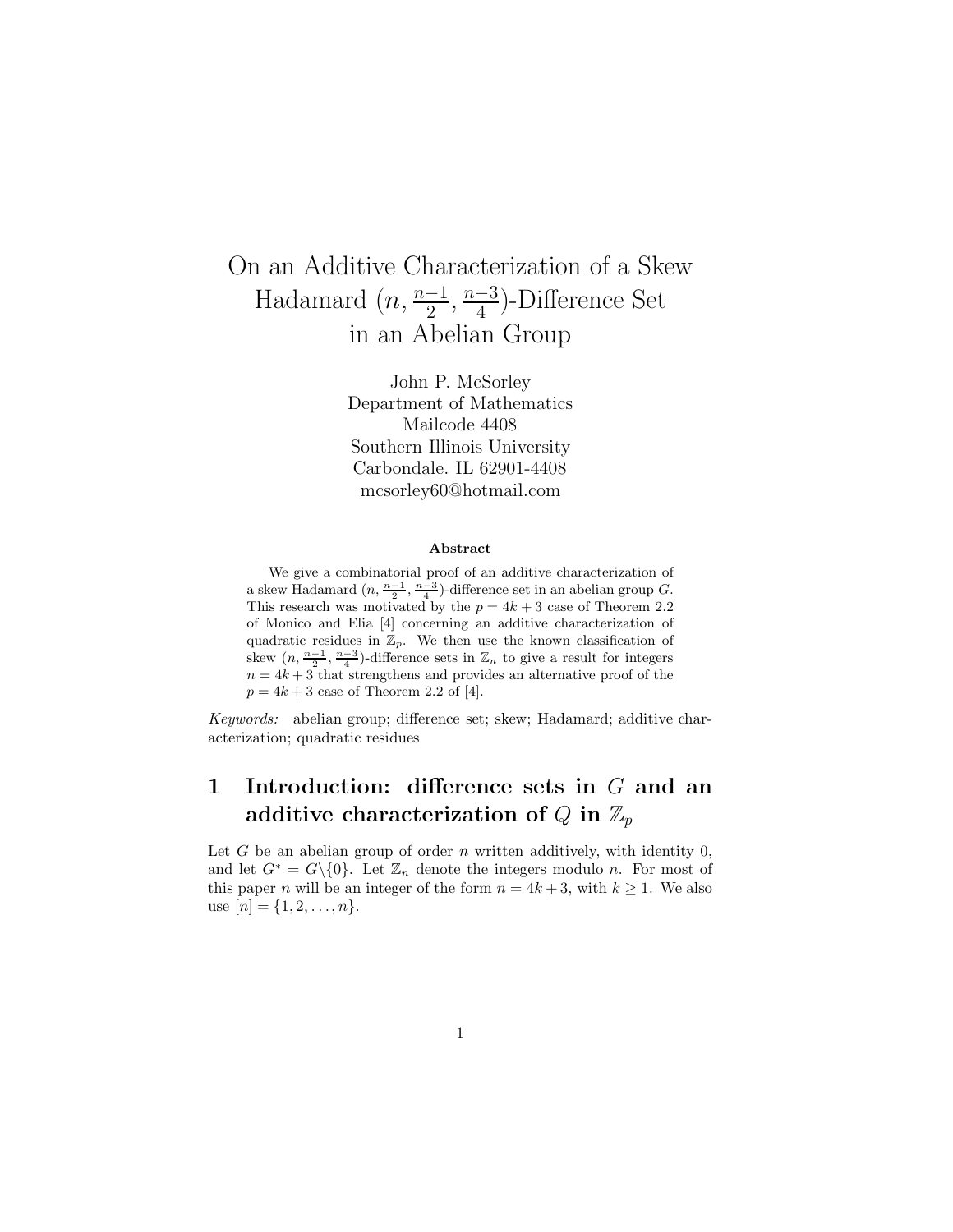We start with some Definitions, see p.298 and p.356 of Beth, Jungnickel and Lenz [1]:

**Definitions 1.1**  $(n, \kappa, \lambda)$ -difference set in G, skew

- (1) A  $(n, \kappa, \lambda)$ -difference set in G is a  $\kappa$ -subset  $D = \{d_1, d_2, \ldots, d_{\kappa}\} \subseteq G$ with the property that every  $g \in G^*$  occurs exactly  $\lambda$  times as a difference  $d_i - d_j$  for  $d_i, d_j \in D$ , and  $1 \leq i, j \leq \kappa$ , where  $i \neq j$ .
- (2) A  $(n, \kappa, \lambda)$ -difference set D is skew if  $G = \{0\} \cup D \cup -D$  is a partition of G.

**Example 1.2**  $G = \mathbb{Z}_{11}$ .  $D = \{1, 3, 4, 5, 9\}$  is a  $(11, 5, 2)$ -difference set. Also D is skew because  $\mathbb{Z}_{11} = \{0\} \cup \{1, 3, 4, 5, 9\} \cup \{2, 6, 7, 8, 10\}$  is a partition of  $\mathbb{Z}_{11}$ .

Now let  $p = 4k + 3$  be a prime, with  $k \geq 1$ . Let Q be the set of quadratic residues in  $\mathbb{Z}_p$ , and N be the set of quadratic non-residues. We have  $Q = -N$ , and  $|Q| = |N| = \frac{p-1}{2}$ , and  $\mathbb{Z}_p = \{0\} \cup Q \cup -Q$  is a partition of  $\mathbb{Z}_p$ .

In Theorem 2.2 of Monico and Elia [4] the following characterization is proved:

Let  $p = 4k + 3$  be prime and let  $d_p = \frac{p+1}{4}$ . Suppose  $A \subset \mathbb{Z}_p^*$  and  $B = \mathbb{Z}_p^* \backslash A$ . Then  $A = Q$ , the set of quadratic residues of  $\mathbb{Z}_p$ , if and only if

- 1.  $|A| = \frac{p-1}{2}$ ,
- 2.  $1 \in A$ ,
- 3. every  $a \in A$  can be written as an ordered sum of two elements from A in exactly  $d_p - 1$  ways, and
- 4. every  $b \in B$  can be written as an ordered sum of two elements from A in exactly  $d_p$  ways.

In §2, motivated by this Theorem, we present our main result (Theorem 2.2) which gives an additive characterization of a skew  $(n, \frac{n-1}{2}, \frac{n-3}{4})$ difference set in G. The proof of this result is purely combinatorial.

In §3, we use the known classification of skew  $(n, \frac{n-1}{2}, \frac{n-3}{4})$ -difference sets in  $G = \mathbb{Z}_n$  to give our Theorem 3.4 that strengthens and provides an alternative proof for the  $p = 4k + 3$  case of Theorem 2.2 of [4]. (The other case of Theorem 2.2 of [4] involves primes  $p = 4k + 1$ .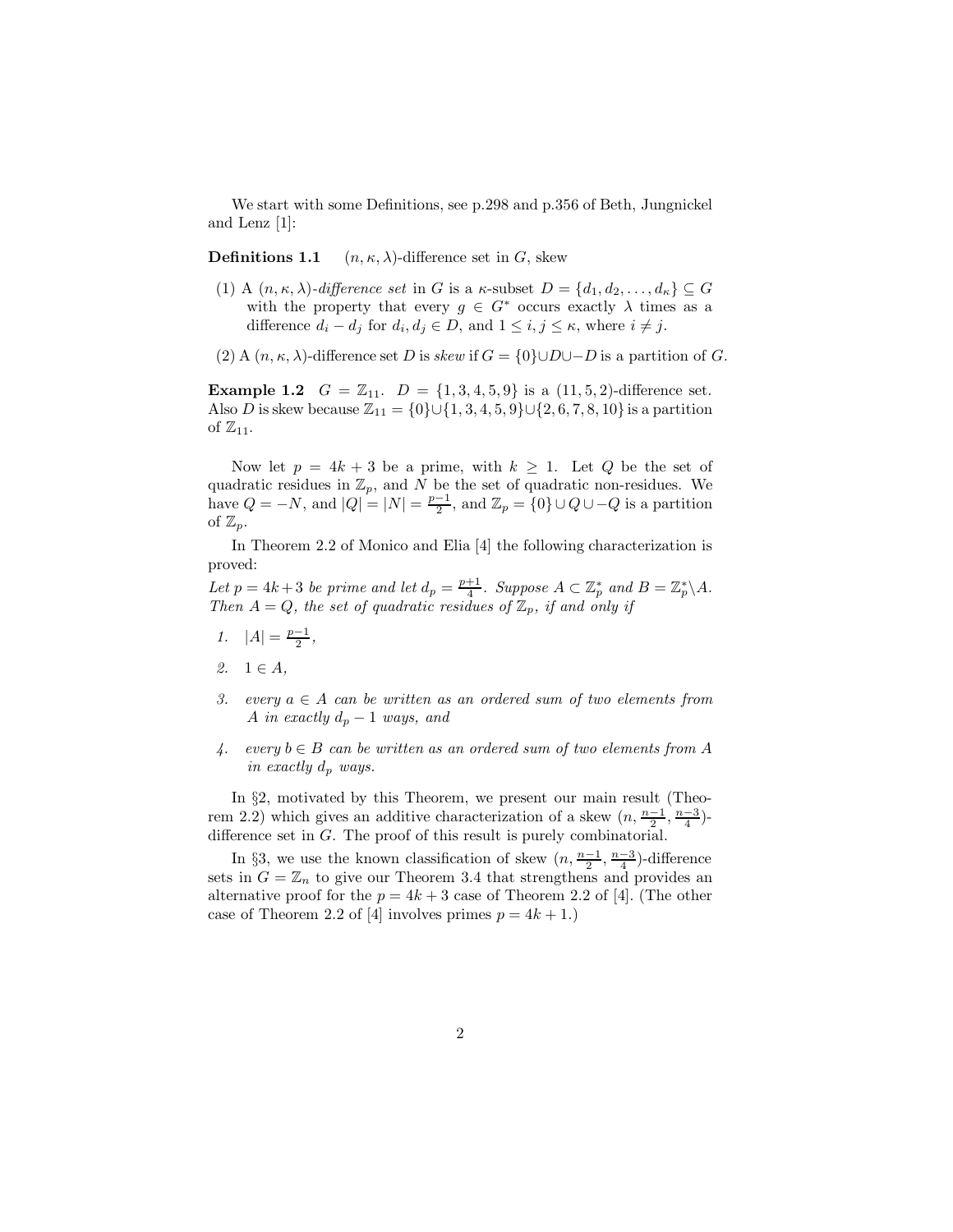### 2 Skew difference sets and properties P1, P2, P3

Before the main result of this paper we need the following Lemma 2.1.

**Lemma 2.1** Let G be an abelian group of order  $n \geq 1$ , and let X =  ${x_1, x_2, \ldots, x_{\kappa}}$  be an arbitrary  $\kappa$ -subset of G.

- (i) Then X is a  $(n, \kappa, \lambda)$ -difference set if and only if for every  $g \in G^*$  we have  $|(g + X) \cap X| = \lambda$ .
- (ii) Let  $g \in G^*$  be arbitrary. Then  $|(g X) \cap X|$  equals the number of ordered sums  $g = x_i + x_j$  where  $x_i, x_j \in X$ ,  $(x_1 = x_2 \text{ is allowed here}).$

*Proof.* (i) Let  $g \in G^*$  be arbitrary, and let  $\{x_i, x_j\} \subseteq X$ . Clearly  $g = x_i - x_j$ , if and only if  $g + x_j = x_i$ , if and only if  $x_i \in g + X$ . Thus each expression of  $g$  as a difference of two elements from  $X$  results in an element of  $|(g + X) \cap X|$ , and conversely. This shows the stated equivalence.

(ii) Let  $g \in G^*$  be arbitrary, and let s be the number of ordered sums  $g = x_i + x_j$  where  $x_i, x_j \in X$ .

Let  $h \in (g - X) \cap X$ , then  $h = g - x_i = x_j$ , for some  $x_i, x_j \in X$ . Hence  $g = x_i + x_j$  is an ordered sum, where  $x_i, x_j \in X$ . Thus  $|(g - X) \cap X| \leq s$ . Conversely, an ordered sum  $g = x_i + x_j$ , yields  $h = g - x_i = x_j$ , where  $h \in (g - X) \cap X$ . So  $s \le |(g - X) \cap X|$ . Thus  $|(g - X) \cap X| = s$ .

Inspired by Theorem 2.2 of Monico and Elia [4], we have the following main result.

**Theorem 2.2** Let G be an abelian group of order  $n = 4k + 3$ . Suppose  $A \subset G^*$  and  $B = G^* \backslash A$ . Then A is a skew  $(n, \frac{n-1}{2}, \frac{n-3}{4})$ -difference set if and only if

- P1.  $|A| = \frac{n-1}{2}$ ,
- P2. every  $a \in A$  can be written as an ordered sum of two elements from A in exactly  $\frac{n-3}{4}$  ways, and
- P3. every  $b \in B$  can be written as an ordered sum of two elements from A in exactly  $\frac{n+1}{4}$  ways.

*Proof.* First the forward implication: Assume A is a skew  $(n, \frac{n-1}{2}, \frac{n-3}{4})$ difference set. Then  $G = \{0\} \cup A \cup -A$  is a partition of G and  $|A| = \frac{n-1}{2}$ , so P1 is satisfied.

For any  $g \in G^*$  it is straightforward to show that  $G = \{g\} \cup (g + A) \cup$  $(g - A)$  is also a partition of G.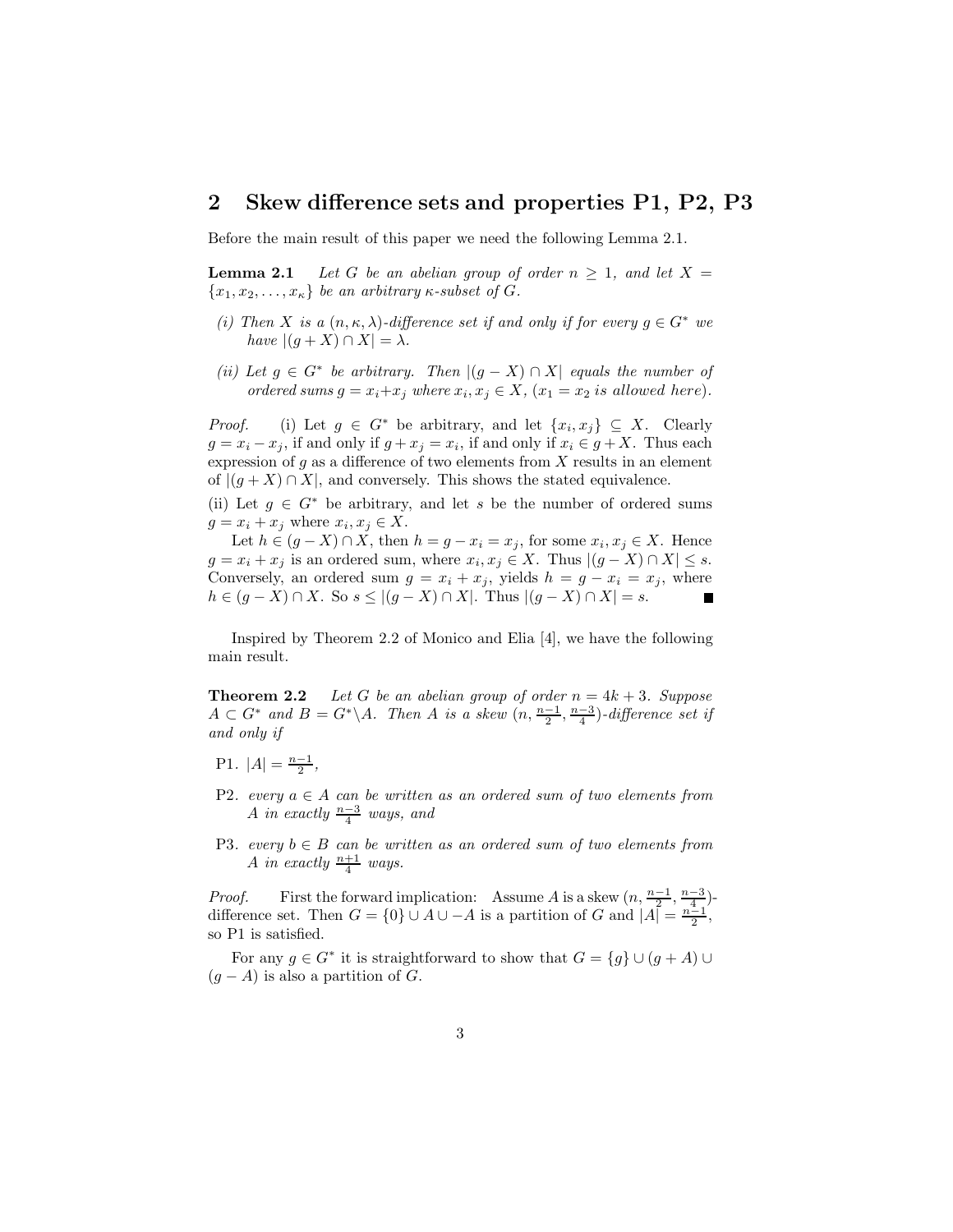Define  $A_1 = \{g\} \cap A$ ,  $A_2 = (g + A) \cap A$ , and  $A_3 = (g - A) \cap A$ . We have  $A = G \cap A = (\{g\} \cup (g + A) \cup (g - A)) \cap A = A_1 \cup A_2 \cup A_3$ . As usual  $g \in G^* = A \cup B$ , and we consider two cases:

For any  $g \in A$ : Here  $A_1 = \{g\}$ , and  $A = \{g\} \cup A_2 \cup A_3$  is a partition of A. Now  $A_2 = (g + A) \cap A$ , so  $|A_2| = |(g + A) \cap A| = \frac{n-3}{4}$  using Lemma 2.1(i) and the fact that A is a  $(n, \frac{n-1}{2}, \frac{n-3}{4})$ -difference set. Further,  $A_3 = (g - A) \cap A$  and so, from Lemma 2.1(ii),  $|A_3|$  equals the number of ordered sums  $g = a + a'$  where  $a, a' \in A$ ,  $(a = a'$  is allowed here). The partition of A then gives:  $|A_3| = \frac{n-1}{2} - 1 - |A_2| = \frac{n-3}{4}$ . Thus P2 is satisfied.

For  $g \in B$ : Here  $A_1 = \emptyset$ , and  $A = A_2 \cup A_3$  is a partition of A. By a similar argument to above we have  $|A_2| = \frac{n-3}{4}$ , and then the partition of A gives  $|A_3| = \frac{n-1}{2} - |A_2| = \frac{n+1}{4}$ . Thus P3 is satisfied.

Thus P1, P2, and P3 are satisfied.

Now the backward implication: Assume  $A = \{a_1, a_2, \ldots, a_{\frac{n-1}{2}}\} \subset G^*$ and  $B = G^*\backslash A$  where P1, P2, and P3 are satisfied, so  $|B| = \frac{n-1}{2}$ .

We first show that  $A \cap -A = \emptyset$ .

From P2 each of the  $\frac{n-1}{2}$  elements  $a \in A$  can be written as an ordered sum of two elements from A in  $\frac{n-3}{4}$  ways, and from P3 each of the  $\frac{n-1}{2}$ elements  $b \in B$  can be written as an ordered sum of two elements from A in  $\frac{n+1}{4}$  ways. This gives a total of  $\left(\frac{n-1}{2}\right)\left(\frac{n-3}{4}\right) + \left(\frac{n-1}{2}\right)\left(\frac{n+1}{4}\right) = \left(\frac{n-1}{2}\right)^2$ ordered sums  $a_i + a_j$ , where  $i, j \in \left[\frac{n-1}{2}\right]$ .

Now a fixed ordered sum  $a_{i'} + a_{j'} = a' \in A$  or  $b' \in B$  can only appear at most once amongst these  $(\frac{n-1}{2})^2$  ordered sums. But there are exactly  $|A| \times |A| = (\frac{n-1}{2})^2$  ordered sums  $a_i + a_j$ , hence every ordered sum  $a_i + a_j$  for all  $i, j \in \left[\frac{n-1}{2}\right]$  will appear exactly once amongst the above  $\left(\frac{n-1}{2}\right)^2$  ordered sums. Now  $0 \notin A \cup B = G^*$ , and so each of the above  $(\frac{n-1}{2})^2$  ordered sums  $a_i + a_j \neq 0, \ i.e., \ a_i \neq -a_j, \text{ for all } i, j \in \left[\frac{n-1}{2}\right].$ 

Hence  $A \cap -A = \emptyset$ , and then  $G^* = A \cup -A$  is a partition of  $G^*$ . Thus  $B = -A$  and  $G = \{0\} \cup A \cup -A$  is a partition of G.

Now we show that A is a  $(n, \frac{n-1}{2}, \frac{n-3}{4})$ -difference set.

Let  $g \in G^* = A \cup B$ . First consider  $g \in A$ , say  $g = a_{\ell}$ . There are in total  $\frac{n-1}{2} - 1 = \frac{n-3}{2}$  ordered sums  $g = a_i + (g - a_i)$  with  $a_i \in A$  and  $g - a_i \in \mathring{A} \cup \mathring{B}$ , one for each  $i \in \left[\frac{n-1}{2}\right] \setminus \{\ell\}$ . From P<sub>2</sub> exactly  $\frac{n-3}{4}$  of these ordered sums have  $g - a_i \in A$ , so exactly  $\frac{n-3}{2} - \frac{n-3}{4} = \frac{n-3}{4}$  of them have  $g - a_i \in B$ . So, g can be expressed as  $g = a + b$  where  $a \in A$  and  $b \in B$ in  $\frac{n-3}{4}$  ways, but  $B = -A$ , so g can be expressed as  $g = a - a'$  for a pair  ${a, a^7}\subseteq A$  in  $\frac{n-3}{4}$  ways.

Now consider  $g \in B$ , so  $g \notin A$ . Then there are  $\frac{n-1}{2}$  ordered sums  $g = a_i + (g - a_i)$  with  $a_i \in A$  and  $g - a_i \in A \cup B$ , one for each  $i \in \left[\frac{n-1}{2}\right]$ .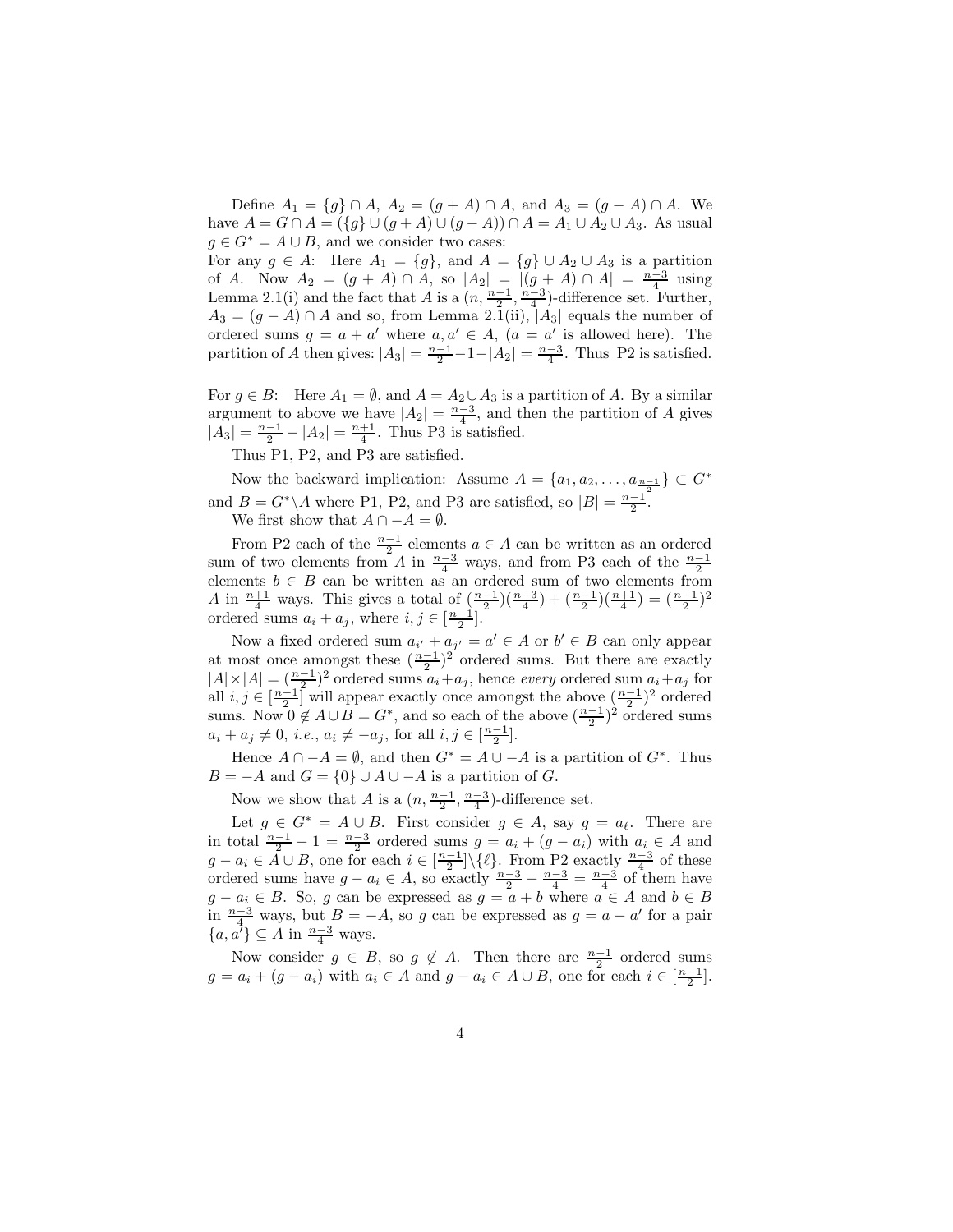From P3 exactly  $\frac{n+1}{4}$  of these ordered sums have  $g - a_i \in A$ , so exactly  $\frac{n-1}{2} - \frac{n+1}{4} = \frac{n-3}{4}$  of them have  $g - a_i \in B$ . And then, as above, g can be expressed as  $g = a - a'$  for a pair  $\{a, a'\} \subseteq A$  in  $\frac{n-3}{4}$  ways.

So every  $g \in G^*$  can be expressed as  $g = a - a'$  for a pair  $\{a, a'\} \subseteq A$  in  $\frac{n-3}{4}$  ways, *i.e.*, *A* is a  $(n, \frac{n-1}{2}, \frac{n-3}{4})$ -difference set.

From above  $G = \{0\} \cup A \cup -A$  is a partition of G, so A is a skew  $(n, \frac{n-1}{2}, \frac{n-3}{4})$ -difference set in G. г

### 3 Classification of skew difference sets in  $\mathbb{Z}_n$ and consequences

Here is an example of Theorem 2.2 of Monico and Elia [4] as mentioned in the Introduction:

**Example 3.1**  $p = 11$ ,  $d_p = 3$ . Here  $Q = \{1, 3, 4, 5, 9\}$  and  $N = \{2, 6, 7, 8, 10\}$ . In the following the quadratic residues,  $Q$ , are given in the first column, and the quadratic non-residues,  $N$ , in the second:

| $\omega$            |     |                              |
|---------------------|-----|------------------------------|
| $1 = 3 + 9 = 9 + 3$ |     | $2 = 1 + 1 = 4 + 9 = 9 + 4$  |
| $3 = 5 + 9 = 9 + 5$ |     | $6 = 3 + 3 = 1 + 5 = 5 + 1$  |
| $4 = 1 + 3 = 3 + 1$ | and | $7 = 9 + 9 = 3 + 4 = 4 + 3$  |
| $5 = 1 + 4 = 4 + 1$ |     | $8 = 4+4 = 3+5 = 5+3$        |
| $9 = 4+5 = 5+4$     |     | $10 = 5 + 5 = 1 + 9 = 9 + 1$ |

As usual let  $p = 4k + 3$  be a prime, for  $k \ge 1$ . Recall Paley's result from [5] that  $Q \subset \mathbb{Z}_p$  is a skew  $(p, \frac{p-1}{2}, \frac{p-3}{4})$ -difference set.

Skew  $(n, \frac{n-1}{2}, \frac{n-3}{4})$ -difference sets in  $G = \mathbb{Z}_n$  are classified in Corollary 3.4 of Johnsen [2], although this classification was essentially shown in Kelly [3]. See p.356 of [1] for further discussion.

**Theorem 3.2** (Johnsen) Let D be a skew  $(n, \frac{n-1}{2}, \frac{n-3}{4})$ -difference set in the cyclic group  $\mathbb{Z}_n$ . Then  $n = p = 4k + 3$  is a prime and  $D = Q$  is the Paley  $(p, \frac{p-1}{2}, \frac{p-3}{4})$ -difference set of quadratic residues in  $\mathbb{Z}_p$ , or  $D = N$  is the  $(p, \frac{p-1}{2}, \frac{p-3}{4})$ -difference set of quadratic non-residues in  $\mathbb{Z}_p$ .

**Example 3.3**  $n = p = 11$ . See Examples 1.2 and 3.1:  $Q = \{1, 3, 4, 5, 9\}$ and  $N = \{2, 6, 7, 8, 10\}$  are the two skew  $(11, 5, 2)$ -difference sets in  $\mathbb{Z}_{11}$ .